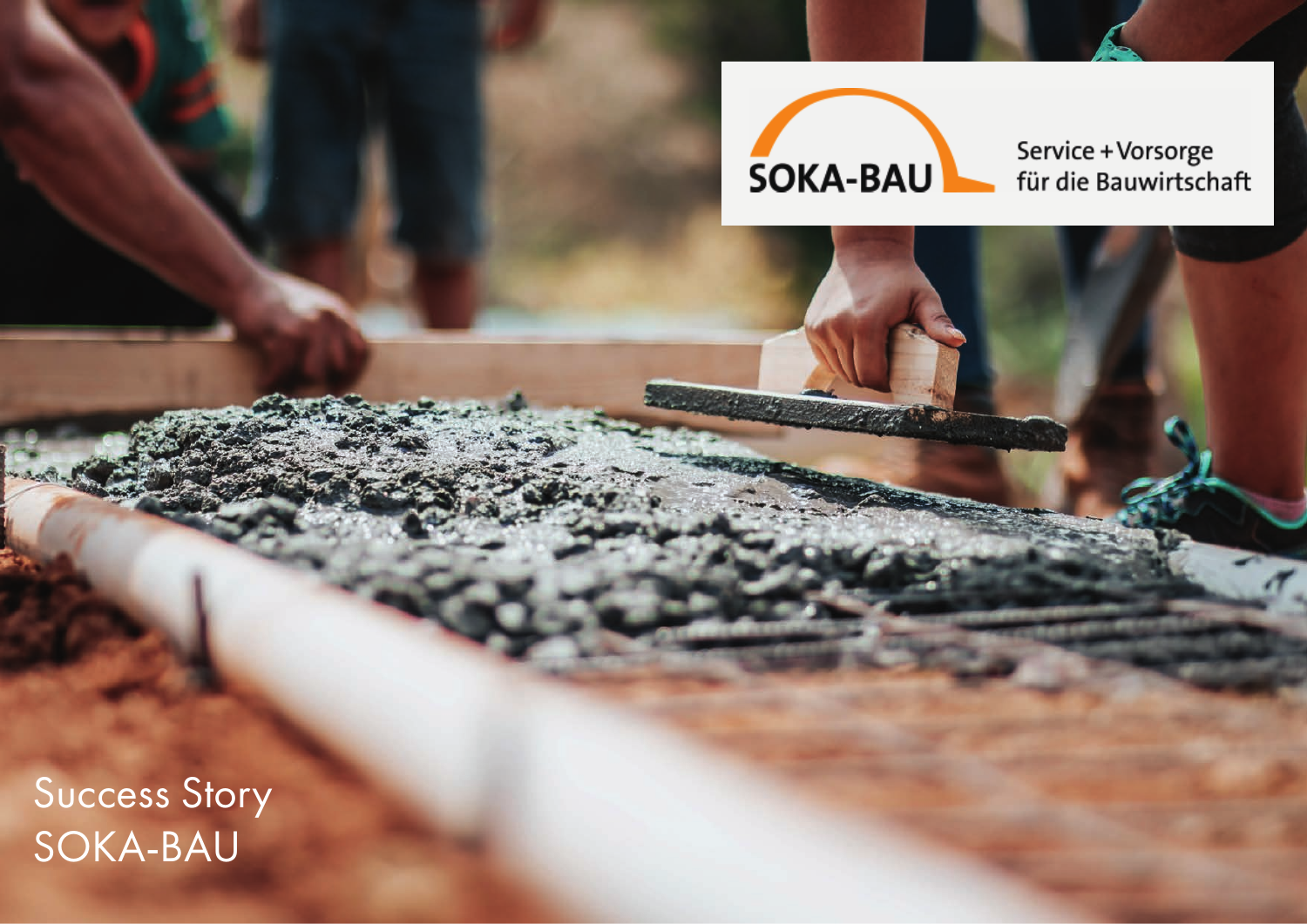# Support for the construction industry. With a locker system to standardized organization.

#### Introduction - our client:

SOKA-BAU is the umbrella brand of two institutions: the vacation and wage compensation fund of the construction industry and the supplementary pension fund of the construction industry. Since 1949, SOKA-BAU has been providing services tailored to the special situation of the construction industry. It implements industry-specific regulations agreed in the collective agreement on the social fund procedure in the construction industry and in other collective agreements. Around one million employees, 80,000 employers, 40,000 apprentices and 360,000 retired construction professionals benefit from its services.

 $5/$ Lockers 2018 Launch 3 different usages

# The challenge:

First, the management of the pool vehicles should be tackled. In addition to the usual organizational questions such as "Who has the car?" and "How long will it be used?", the various documents and parts such as vehicle papers, insurance certificate or fuel card should also be clearly managed.

In combination with the fleet management, the management of parking spaces was also considered. Since SOKA-BAU only has a limited number of parking spaces, a solution had to be found that avoided conflicts and was easy to use.

Another challenge was the efficient distribution of internal mail as well as outgoing mail. Since many different departments receive mail and some of them are located far apart, one person originally had to drive around and distribute the mail manually.